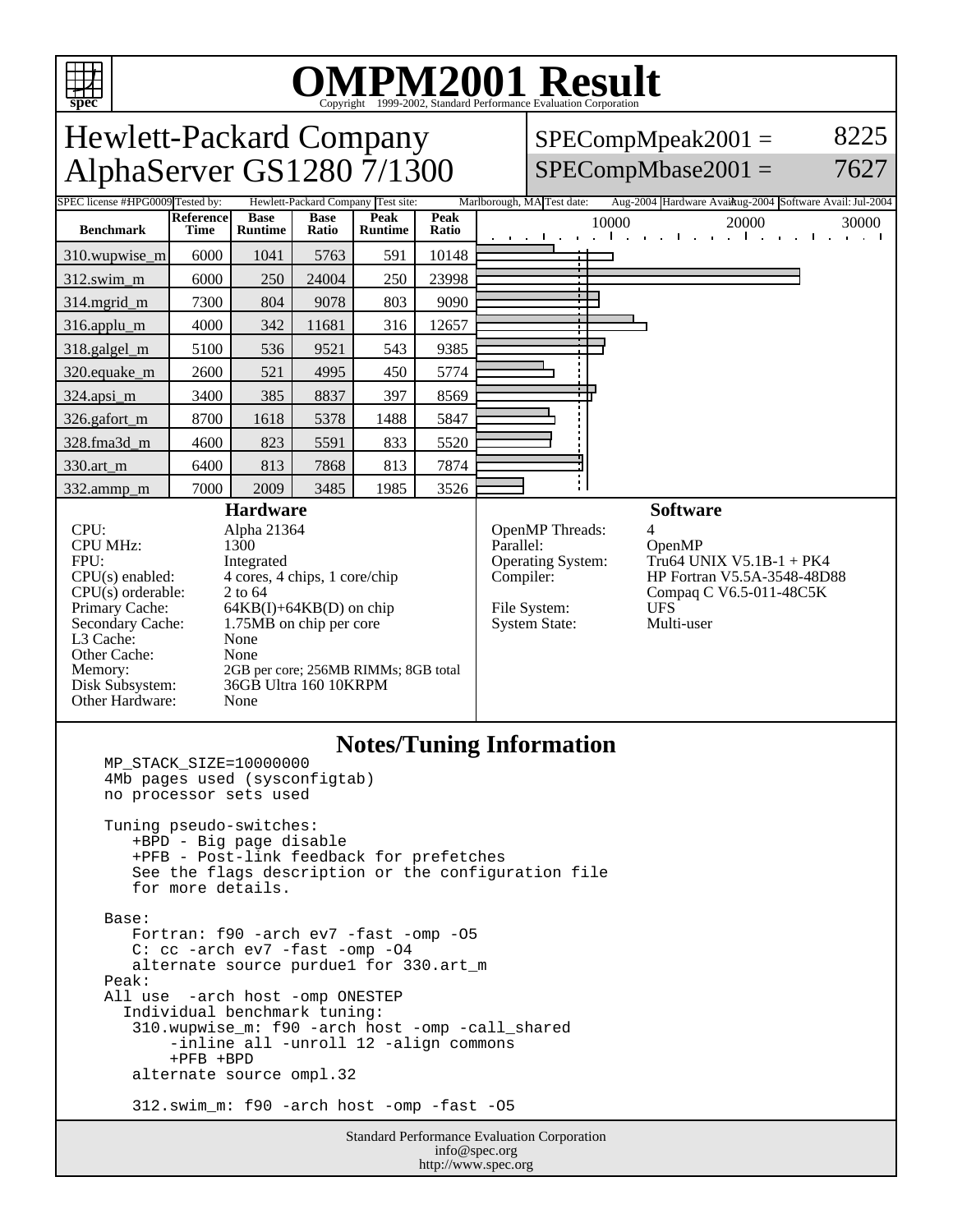

## OMPM2001 Result to Evaluation Corporation

Hewlett-Packard Company AlphaServer GS1280 7/1300  $SPECompMpeak2001 =$ SPECompMbase2001 = 8225 7627

SPEC license #HPG0009 Tested by: Hewlett-Packard Company Test site: Marlborough, MA Test date: Aug-2004 Hardware Avail: was 2004 Software Avail: Jul-2004

### **Notes/Tuning Information (Continued)**

Standard Performance Evaluation Corporation info@spec.org +PFB +BPD PTHREAD\_CONFIG=feature=def-scs,d4-scs alternate source ompl.32 314.mgrid\_m: f90 -arch host -omp -O5 -transform\_loops -tune ev7 -unroll 8 +PFB +BPD PTHREAD\_CONFIG=feature=def-scs,d4-scs alternate source ompl.32 316.applu\_m: f90 -arch host -omp -fast -O5 -unroll 14 +PFB PTHREAD\_CONFIG=feature=def-scs,d4-scs alternate source ompl.32 318.galgel\_m: f90 -arch host -omp -fast -unroll 5 -O5  $+$ PFR 320.equake\_m: cc -arch host -omp -fast -call\_shared -O4 -ldensemalloc -assume restricted\_pointers -inline speed -unroll 13 +PFB +BPD PTHREAD\_CONFIG=feature=def-scs,d4-scs alternate source ompl.32 324.apsi\_m: f90 -arch host -omp -O5 -transform\_loops -unroll 8  $+$ PFB PTHREAD\_CONFIG=feature=def-scs,d4-scs alternate source ompl.32 326.gafort\_m: f90 -arch host -omp -fast -O5 -arch ev67 -tune ev67 alternate source ompl.32 328.fma3d\_m: f90 -arch host -omp -fast -O4 -transform\_loops +PFB +BPD PTHREAD\_CONFIG=feature=def-scs,d4-scs alternate source ompl.32 330.art\_m: cc -arch host -omp -assume whole\_program -ldensemalloc -call\_shared -assume restricted\_pointers -fast -O4 -unroll 16 -inline none +PFB +BPD alternate source purdue1 332.ammp\_m: cc -arch host -omp -O4 -ifo -assume nomath\_errno -assume trusted\_short\_alignment -fp\_reorder -readonly\_strings -ldensemalloc -assume restricted\_pointers -unroll 9 PTHREAD\_CONFIG=feature=def-scs,d4-scs Information on UNIX V5.1B Patches can be found at

http://www.spec.org